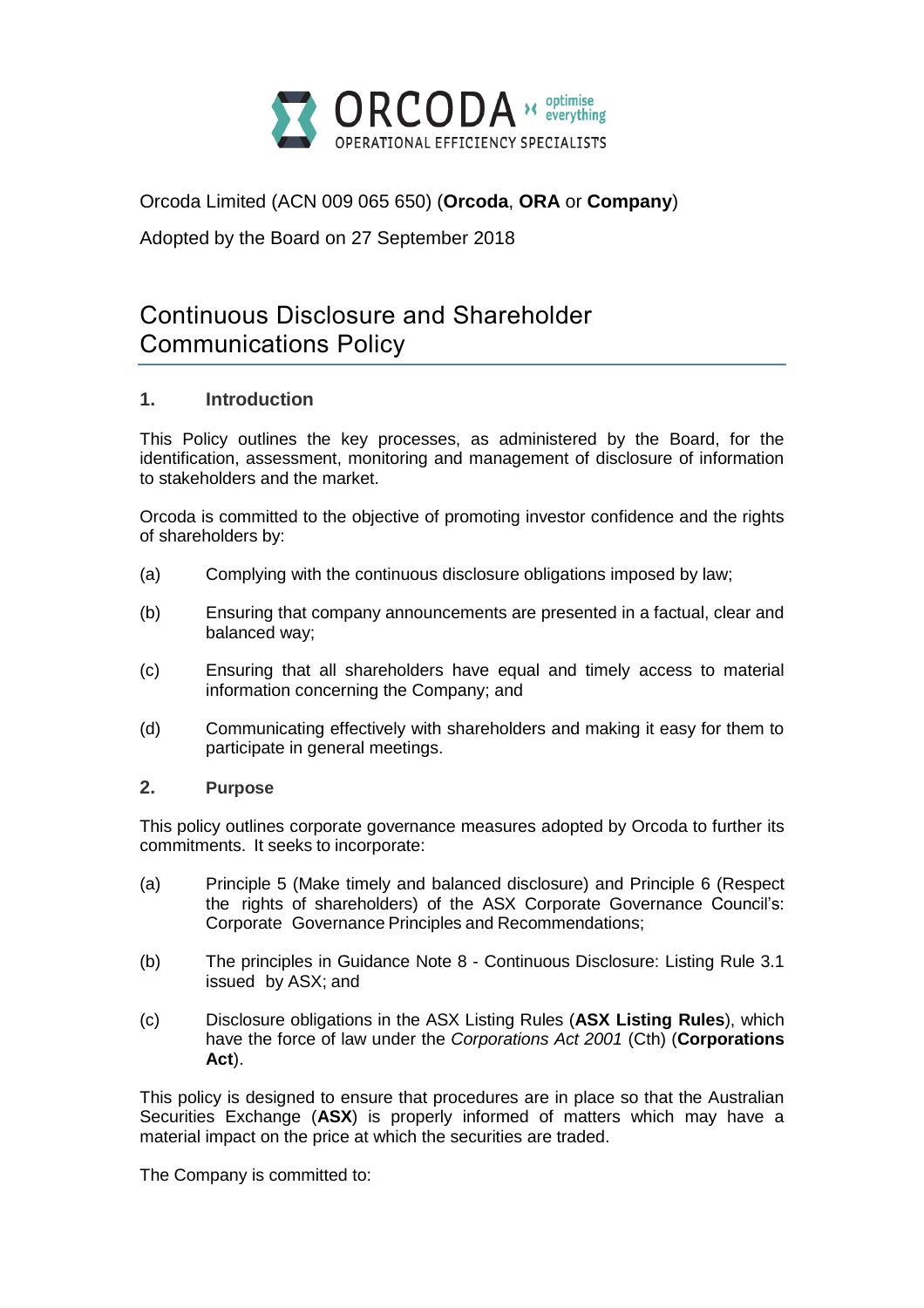- (a) Complying with the general and continuous disclosure principles contained in the Corporations Act and the ASX Listing Rules;
- (b) Preventing the selective or inadvertent disclosure of material price sensitive information;
- (c) Ensuring shareholders and the market are provided with full and timely information about the Company's activities; and
- (d) Ensuring that all market participants have equal opportunity to receive externally available information issued by the Company.

#### **3. Application and Objectives of this policy**

This policy applies to all directors on the board of Orcoda, as well as officers, employees and consultants of the Company.

This policy is a general guide to complex legal provisions and should not be taken as legal advice.

The objectives of this policy are to:

- 1. Ensure that the Company is able to meet its continuous disclosure obligations under the ASX Listing Rules and the *Corporations Act 2001* (Cth) (**Corporations Act**); and
- 2. Establish internal procedures so that all Company Personnel understand their obligations to ensure:
	- (a) Confidential information is protected; and
	- (b) Disclose Price Sensitive Information (as defined in clause 2.1) to the Disclosure Officer.

#### **3.1. Disclosure Obligations and Material information**

Orcoda is listed on the ASX and must comply with the continuous disclosure obligations outlined in the ASX Listing Rules. These obligations have the force of law under the Corporations Act.

Chapter 3 of the ASX Listing Rules deals with the continuous disclosure requirements that a listed company must satisfy. In particular, Listing Rule 3.1 states that once an entity is or becomes aware of any information concerning it that a reasonable person would expect to have a material effect on the price or value of the entity's securities (**Price Sensitive Information**), the entity must immediately inform the ASX of that information.

Under ASX Listing Rule 19.12, Orcoda is deemed to have become aware of information if, and as soon as, a Director or other officer of the Company has, or ought reasonably to have, come into possession of information in the course of the performance of their duties as a Director or other officer of Orcoda. An 'officer' is a person who is concerned in, or takes part in, the management of ImpediMed, regardless of their designation, and includes directors, secretaries and certain senior managers as defined as 'officers' in the Corporations Act.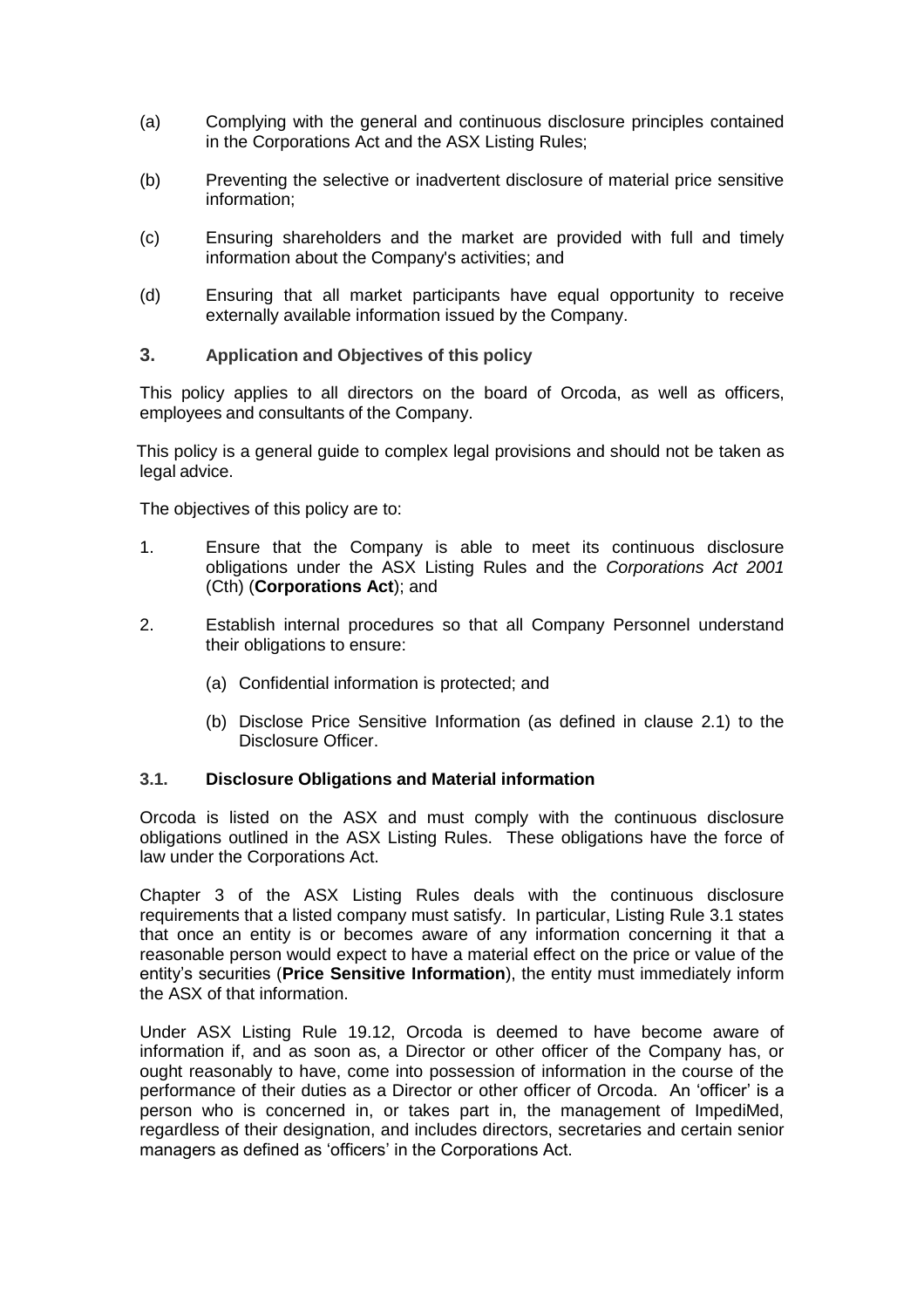The disclosure obligation applies not only to market sensitive information of which Orcoda directors or other officers are actually aware, but also market sensitive information of which they ought reasonably to have been aware. This rule necessitates that a listed entity takes positive steps to establish and maintain an effective internal compliance program

Information that would be expected to have a "material effect" on the price or value of Orcoda securities is defined in section 677 the Corporations Act as being likely to influence persons who commonly invest in securities in deciding whether or not to buy or sell of the securities.

Guidance Note 8 to the ASX Listing Rule 3.1 suggests an effective way to assess materiality would be to ask two questions:

- (a) Would this information influence my decision to buy or sell securities in the entity at their current market price?
- (b) Would I feel exposed to an action for insider trading if I were to buy or sell securities in the entity at their current market price, knowing this information had not been disclosed to the market?

In addition, in assessing whether or not information is market sensitive and therefore needs to be disclosed under Listing Rule 3.1, the information needs to be looked at in context, rather than in isolation, against the backdrop of:

- (a) The circumstances affecting Orcoda at the time;
- (b) Any external information that is publicly available at the time; and
- (c) Any previous information that Orcoda has provided to the market.

Under ASX Listing Rule 19.12, Orcoda is deemed to have become aware of information if, and as soon as, a Director or other officer of Orcoda has, or ought reasonably to have, come into possession of information in the course of the performance of their duties as a Director or other officer of Orcoda. An 'officer' is a person who is concerned in, or takes part in, the management of Orcoda, regardless of their designation, and includes directors, secretaries and certain senior managers as defined as 'officers' in the Corporations Act.

The disclosure obligation applies not only to market sensitive information of which Orcoda directors or other officers are actually aware, but also market sensitive information of which they ought reasonably to have been aware. This rule necessitates that a listed entity takes positive steps to establish and maintain an effective internal compliance program.

### **3.2. Exceptions to disclosure of information**

Information need not be disclosed if:

- (a) a reasonable person would not expect the information to be disclosed;
- (b) the information is confidential and ASX has not formed the view that the information has ceased to be confidential; and
- (c) one or more of the following applies:
	- (i) It would breach the law to disclose the information;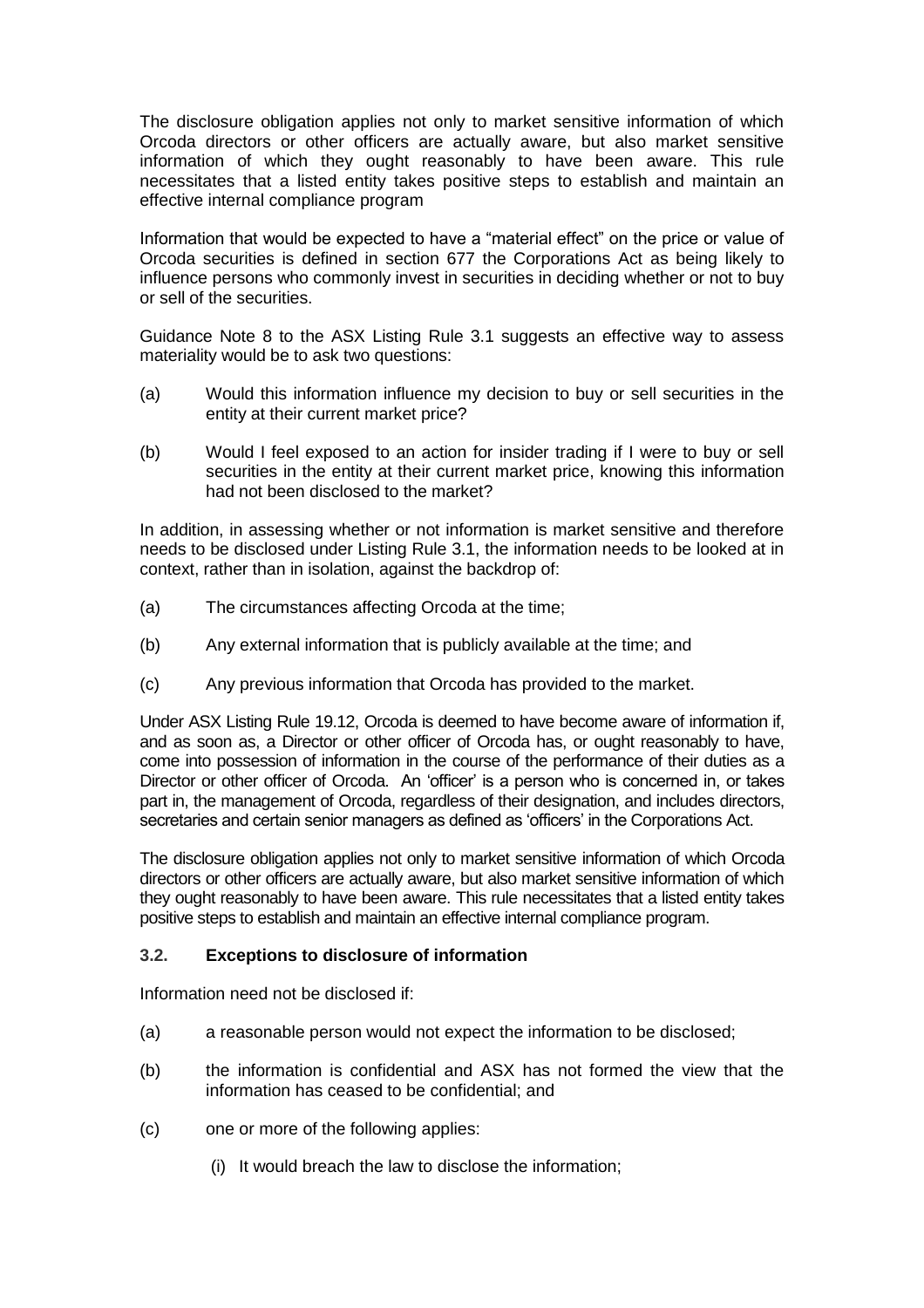- (ii) The information concerns an incomplete proposal or negotiation;
- (iii) The information comprises matters of supposition or is insufficiently definite to warrant disclosure;
- (iv) The information is generated for internal management purposes; or
- (v) The information is a trade secret.

These exceptions seek to balance the legitimate commercial interests of listed entities and their security holders with the legitimate expectations of investors and regulators concerning the timely release of market sensitive information. Where one of these requirements ceases to be satisfied, the exception no longer applies and the entity must disclose the information immediately under Listing Rule 3.1.

Price sensitive information, which is not disclosed to the market, because it satisfies the three limbs outlined above under ASX LR3.1A, must not be passed onto third parties (other than to those connected with the proposed transaction). Staff negotiating the transaction must ensure, to the extent possible, any third party involved with the transaction must not disclose the information to other parties or deal in the Company's securities.

### **4. Disclosure roles, responsibilities and internal procedures**

#### **4.1 Role and responsibilities of the Board**

The Board will manage Orcoda' compliance with its disclosure obligations and this policy. The Boards' responsibilities include:

- (a) Seeking to ensure that Orcoda complies with its disclosure obligations;
- (b) Assessing the possible materiality of information which is potentially price sensitive;
- (c) Making decisions on information to be disclosed to the market;
- (d) Seeking to ensure that announcements are made in a timely manner, are not misleading, do not omit material information and are presented in a clear, balanced and objective way;
- (e) Reviewing Orcoda periodic disclosure documents and media announcements before release to the market; and
- (f) Periodically monitoring disclosure processes and reporting and periodically reviewing the effectiveness of the disclosure and materiality guidelines.

### **4.2 Role and responsibilities of the Company Secretary**

Orcoda has appointed the Company Secretary as the disclosure officer, the person responsible for communication with ASX in relation to listing rule matters, and also for the general administration of this policy.

The Company Secretary's responsibilities include:

(a) Seeking to ensure that ASX is immediately notified of any information which needs to be disclosed;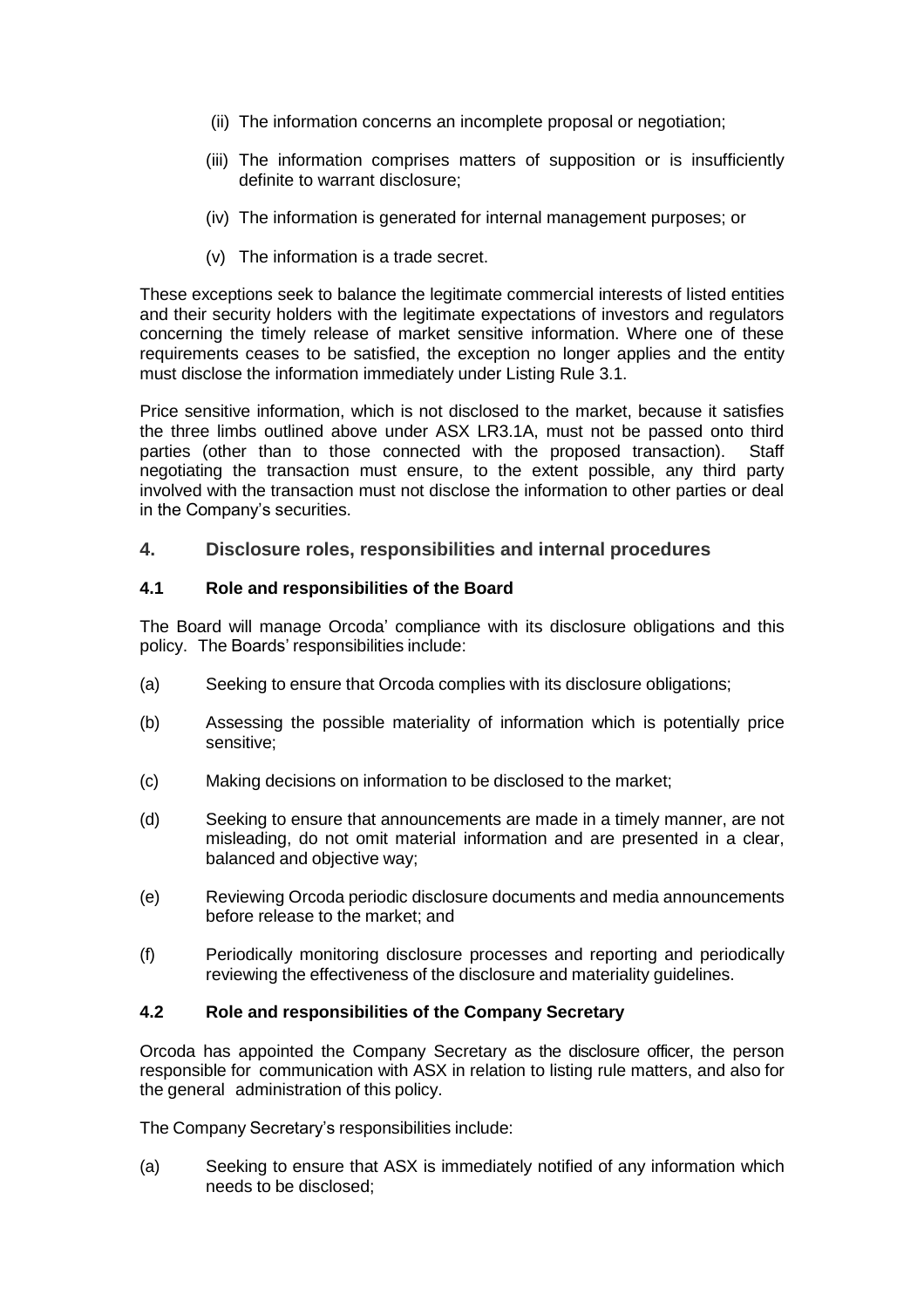- (b) Reviewing board papers and other information referred to the Company Secretary for events that the Company Secretary considers may give rise to disclosure obligations;
- (c) Convening meetings of the Board as necessary to consider disclosure issues;
- (d) Maintaining a record of discussions and decisions made about disclosure issues by the Board on disclosure issues and a register of announcements made to ASX (this should be a standing item on the agenda's of Board meetings);
- (e) Overseeing and coordinating the disclosures of information to the ASX, shareholders, analysts, stockbrokers, media and the public; and
- (f) Educating officers on the Company's disclosure policy and procedures, and raising awareness of the principles underlying continuous disclosure.

### **4.3 Roles and Responsibilities of the MD**

The MD, as executive officer of Orcoda, shall be responsible for ensuring that the Board is informed of all relevant disclosure issues.

### **4.4 Other employees - disclosure and materiality guidelines**

This policy is provided to all officers and relevant employees on appointment. They must read this policy so as to gain an appreciation of what type of information may potentially be price sensitive and when to immediately refer any matter or event, which may need to be disclosed to the Company Secretary. The Company Secretary will communicate significant amendments made by the Board to this policy to officers and relevant employees.

# **5. Disclosure matters generally**

### **5.1 Inform ASX first**

Orcoda must not release any information publicly that is required to be disclosed through ASX until Orcoda has received formal confirmation of its release to the market by ASX.

Information must not be given to the media before it is given to ASX, even on an embargo basis.

### **5.2 Speculation and rumours**

Generally, Orcoda will not respond to market speculation or rumours unless a response is required by law or ASX.

On media speculation, Orcoda has a strict "no comment" policy, which must be observed by all employees. Orcoda may only make a statement about or respond to speculation or rumour where Orcoda considers that it is obliged or required to do so. The MD will decide if a response is required.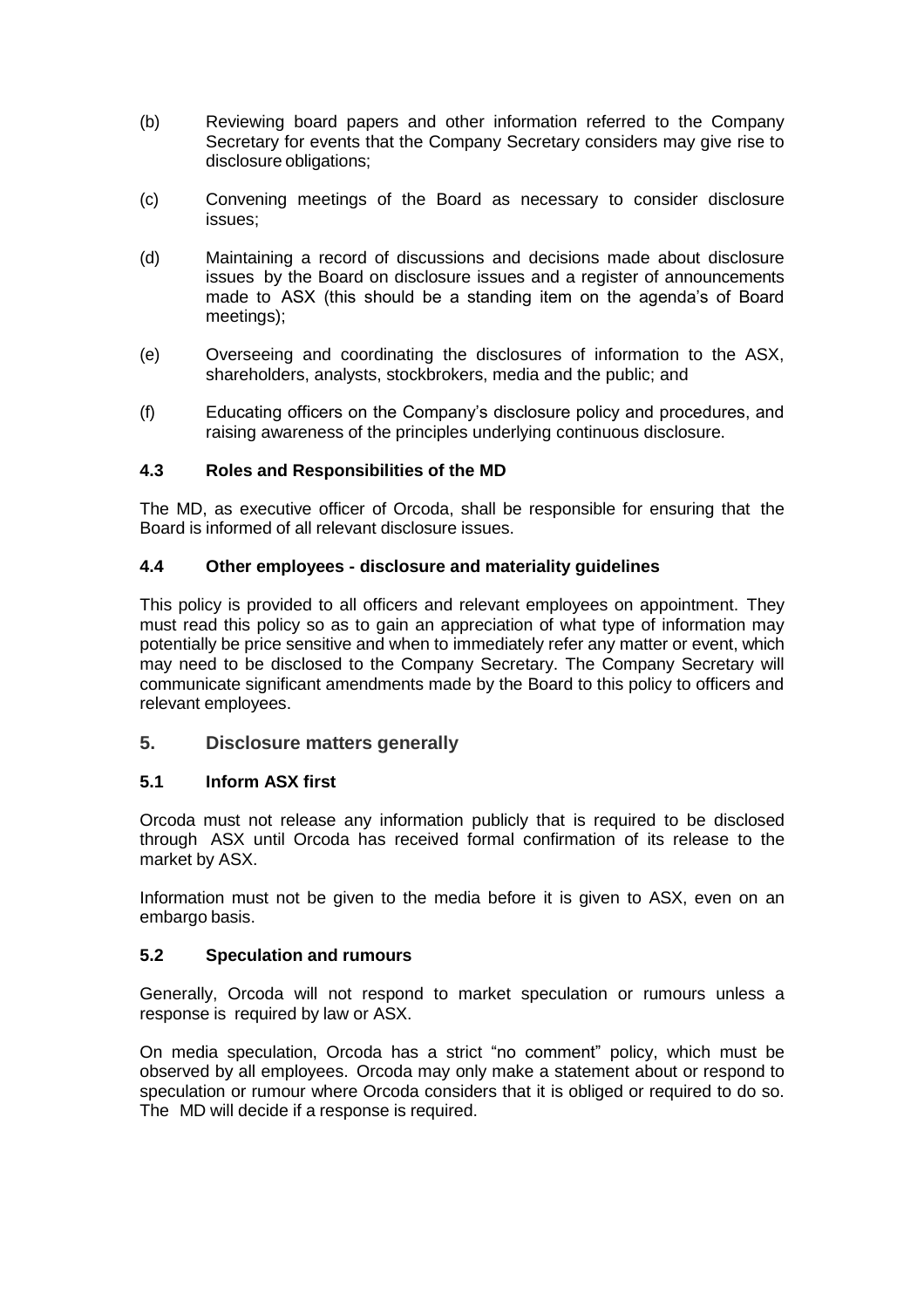# **5.3 False market**

The ASX does not expect an entity to respond to all comments made in the media or all market speculation. However, so that the market remains properly informed it will require a listed entity to respond to a false market. A false market refers to a situation were there is material misinformation or materially incomplete information in the market which is compromising proper price discovery. This may arise, for example, where:

- (a) A listed entity has made a false or misleading announcement;
- (b) There is other false or misleading information, including a false rumour, circulating in the market; or
- (c) A segment of the market is trading on the basis of market sensitive information that is not available to the market as a whole.

### **5.4 Trading Halts**

If necessary, the Board may consider requesting a trading halt from ASX to ensure orderly trading in Orcoda securities and to manage disclosure issues.

### **6. Market Communication**

### **6.1 Communication of information**

Orcoda will post on its website relevant announcements made to the market and related information after they have been released to ASX following receipt of confirmation from ASX.

Material price sensitive information will be posted as soon as reasonably practicable after its release to ASX.

Information may also be provided from time to time to the media on behalf of Orcoda but not before disclosure to ASX, even on an embargo basis.

#### **6.2 Investor Relations**

The Company will design and implement an investor relations program that shall be reviewed periodically.

### **6.3 Communication with Analyst and Brokers**

In addition to the ASX announcements, Orcoda senior management personnel and directors interact regularly with the market in a variety of ways, including result briefings, market announcements, one on one briefings, meetings and educational sessions.

Generally, price sensitive information must not be communicated to an external party unless it has previously been announced to the market.

### **6.4 Authorised Company Spokespersons For Dealing With Institutional Investors And Stockbroking Analysts**

The company has authorised spokespeople to speak on behalf of Orcoda to institutional investors and stockbroking analysts. The authorised spokespersons that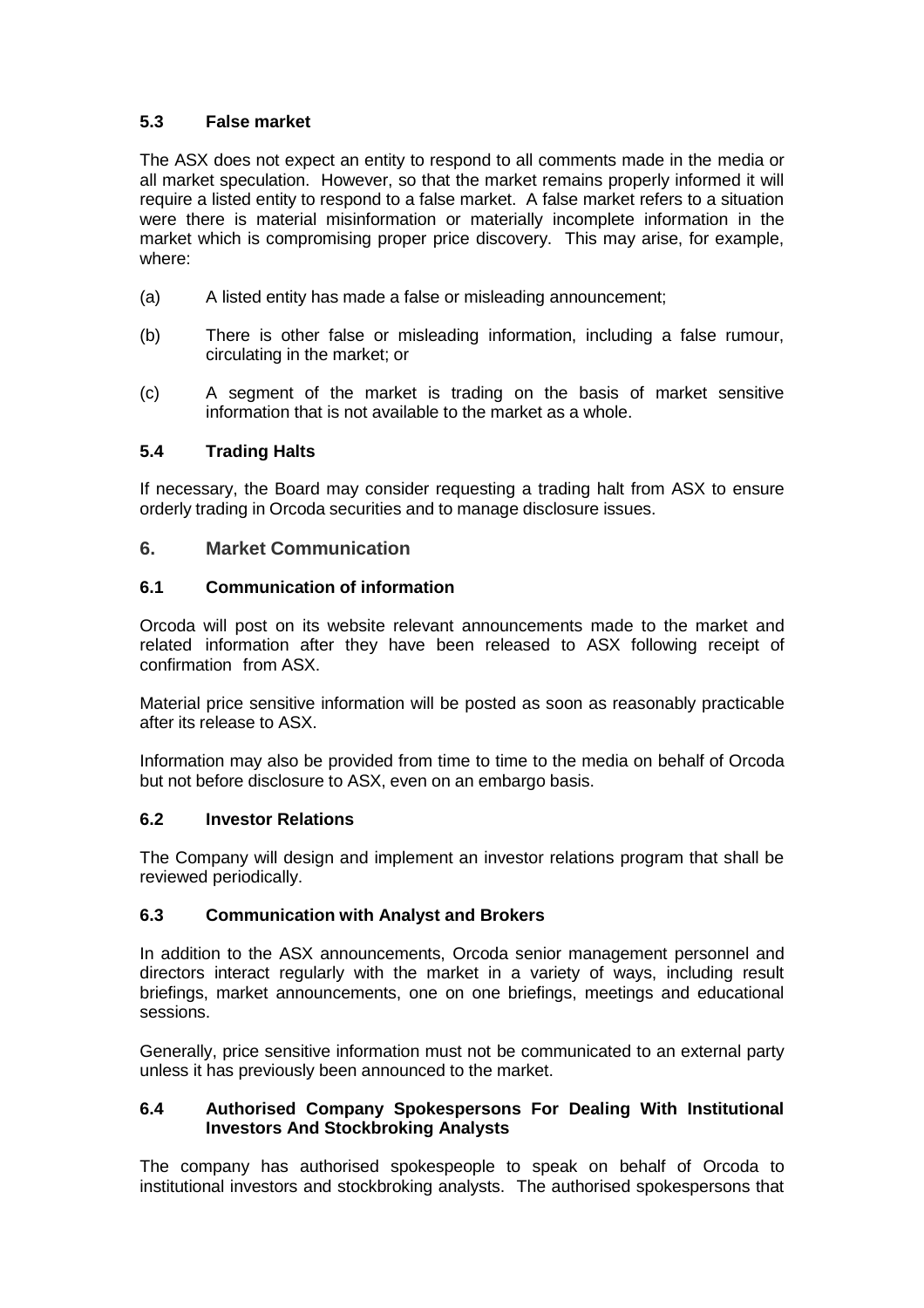have been appointed are the Chairman and MD.

If another person receives a request for comment from an external investor or analyst in relation to any matter concerning Orcoda they must advise the person that they are not authorised to speak on behalf of the Group (unless authorised to the contrary by an authorised person above) and must refer inquiries from:

- (a) Investors and stockbroking analysts to the MD and/or the Chairman; and
- (b) The media to the MD and/or the Chairman.

A separate section on communicating with the media follows.

### **6.5 Open Briefings To Institutional Investors And Stockbroking Analysts**

Orcoda general rules for dealing with analysts' questions that raise issues outside the intended scope of discussion are as follows:

- (a) Not to discuss any material price/value sensitive information that has not been announced to the market generally; and
- (b) If a question can only be answered by disclosing price sensitive information, the authorised spokesperson may decline to answer the question or take it on notice, then announce the information through the ASX before responding

All slides and presentation materials used in briefings with analysts and institutional investors are released to the ASX prior to the briefing.

For compliance purposes, notes must be made of all one-on-one briefings held by Orcoda personnel with stockbroking personnel and institutional investors. These file notes must be maintained for a reasonable period.

Refer section 8 for further details on Blackout periods – pre results.

### **6.6 Responding On Financial Projections And Reports**

Notwithstanding the ability of an investor to derive their own forecasts, the reality is the forecast information provided by analysts are widely used by investors in deciding to buy, hold or sell securities in Orcoda.

The MD monitor's the analyst's forecast and will keep the Board up to date in this regard.

Where the Company receives forecasts from analysts for review prior to issuing a report the MD may:

- (a) Point out factual inaccuracies, based on previously released information; and/or
- (b) Discuss in general terms where analysts may have used different market assumptions.

The ASX has provided the following guidance in relation to disclosure around market expectations of the financial performance of a listed entity.

(a) Where Orcoda provides periodic earnings guidance, this guidance must have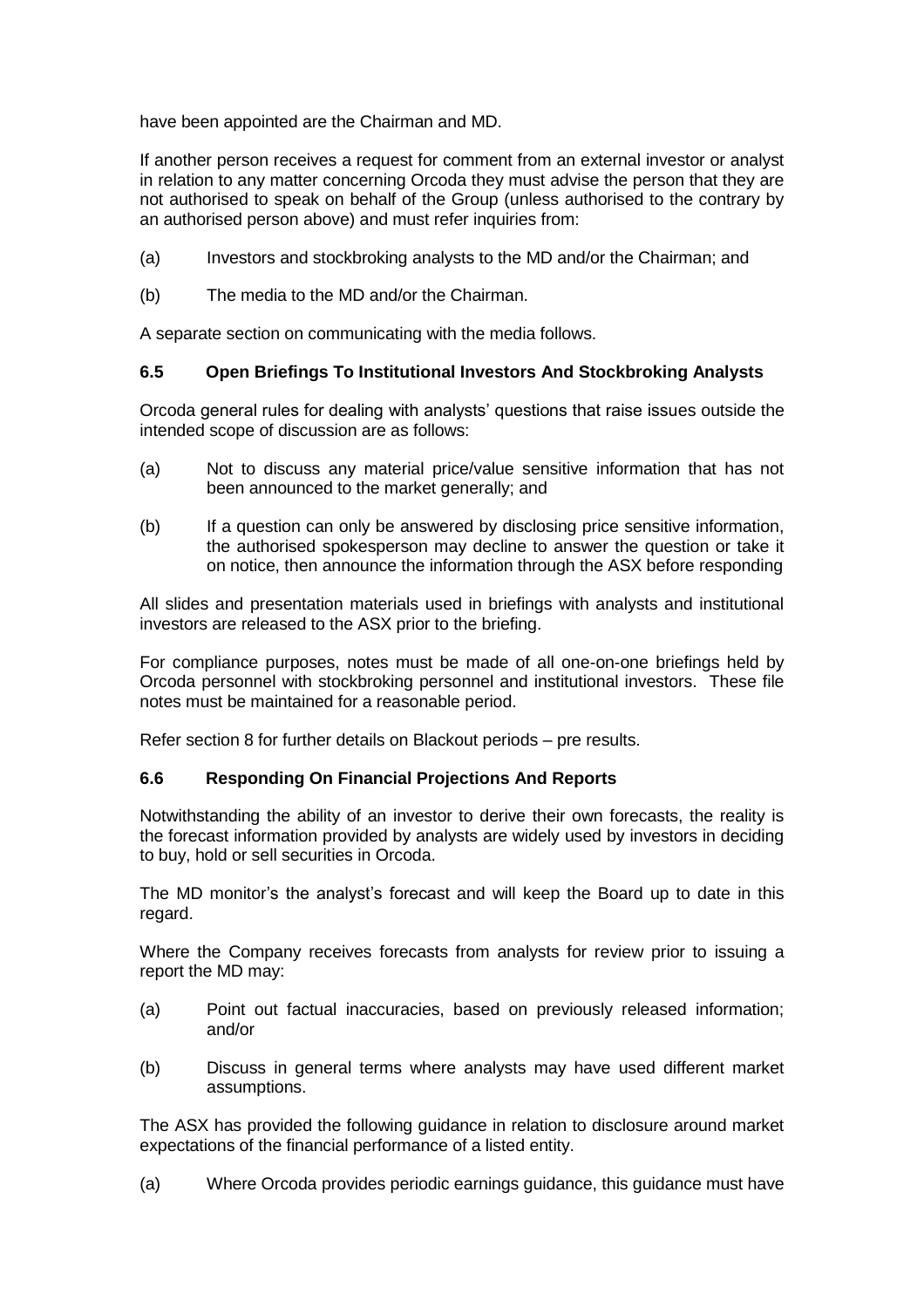a reasonable basis in fact or else it will be deemed to be misleading. Should the entity anticipate a material change to this guidance, the market should be informed immediately.

- (b) Where Orcoda does not giving earnings guidance, care needs to be taken to ensure that statements could not be construed as de facto guidance. In addition, a listed entity that is covered by sell-side analysts should generally be monitoring analyst forecasts so that there is an understanding of the market's expectations for its earnings.
- (c) Where neither of the above two scenarios apply to Orcoda, the market is entitled to rely on the earnings results of the Group for the prior corresponding reporting period. If Orcoda becomes aware that its earnings for the current reporting period will differ materially from market expectations, it needs to consider carefully whether it has a legal obligation to notify the market of this.

# **7. Announcement Sign-Off Protocol**

### **7.1 Communication of information**

Orcoda has put in place the following procedures for ASX related announcements.

- (a) Announcements in relation to statutory accounts and results releases will require all directors to approve the announcement.
- (b) Announcements of a general corporate nature (eg divestments, acquisitions) will require all directors to approve the announcement, unless delegated authority has been specifically provided by the Board to a sub-committee or individual directors.
- (c) Announcements of a compliance related nature (excluding director's interest notices) do not require the approval of all directors. Such announcements will be approved by the MD and Chairman.
- (d) Appendix 3X, 3Y and 3Z, director's interest notices, require the approval of the director to whom the notice relates.

The ASX has suggested processes to assist listed entities in complying with their continuous disclosure obligations in situations where disclosure can be extremely time critical, including having templates for trading halts, draft announcements prepared in advance and encouraging the use of Trading Halts.

# **8. Blackout Periods Pre Results Period**

During the time between the end of the financial year or half year and the reporting of actual results, Orcoda has put in place blackout periods to ensure that there are no one-on-one briefings to discuss financial information with stockbroking analysts, institutional investors or individual investors ahead of annual and half yearly results, unless the information to be discussed at these briefings has already been disclosed to the ASX.

The blackout period will commence at the end of the financial period (i.e. 30 June & 31 December) and will end on the date the results (or preliminary results for annual financials) are issued to the market.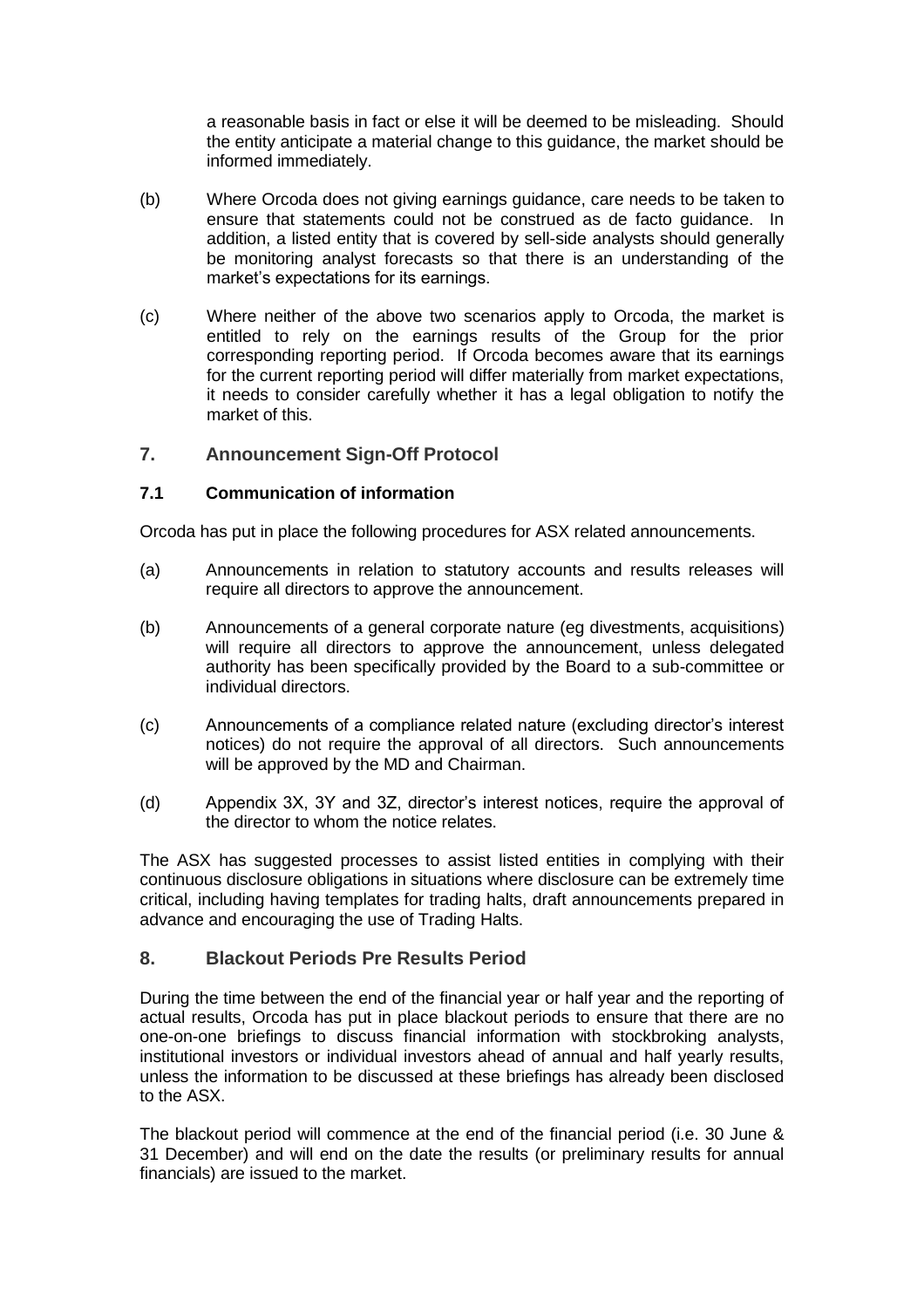In addition, there is a comprehensive blackout period for 14 days prior to the release of the annual and half yearly results where no meetings are permitted to be held with stockbroking analysts, institutional investors or individual investors.

# **9. Dealing With The Media**

### **9.1 Introduction**

A strong, positive media presence validates the Orcoda brand promise by highlighting the Groups leadership and expertise credentials. Effective handling of media communications on sensitive issues minimises any damage to the Orcoda brand and reputation.

The following procedures have been established to ensure that communications through the media are professional, ethical and support Orcoda corporate policies and business objectives.

# **9.2 Authorised Spokespersons**

The MD and/or the Chairman are the appointed spokespersons for communicating with the media. They may authorise another spokesperson, however this authority should be written, and outline the areas of discussion with the media representative. In practical terms, the authorised spokesperson may not comment on or issue material that is outside their specific area of responsibility and authority. Furthermore, these authorised spokespersons are prohibited from disclosing/commenting on any price sensitive information unless it has been previously disclosed to the market.

Other staff members receiving inquiries from the media, and who have not been authorised as spokespersons, are prohibited from making any comments to the media. Such enquiries will need to be referred immediately to the MD and/or the Chairman.

# **10. Shareholder communication**

### **10.1 Reports to shareholders**

Orcoda produces quarterly, half yearly and yearly financial reports and an annual report in accordance with the Corporations Act, the ASX Listing Rules and applicable accounting standards. It seeks to give balanced and understandable information about Orcoda and its proposals in its reports to shareholders.

### **10.2 Orcoda website**

Orcoda website contains information about the Company including shareholder communications, announcements made to the market and related information. Investor information will be posted in a separate section on the website from other material about Orcoda.

Relevant press releases, Orcoda financial announcements and financial data and Orcoda charters and policies will also be available on the Company website.

The website also provides information for shareholders to direct inquiries to Orcoda or its share registry.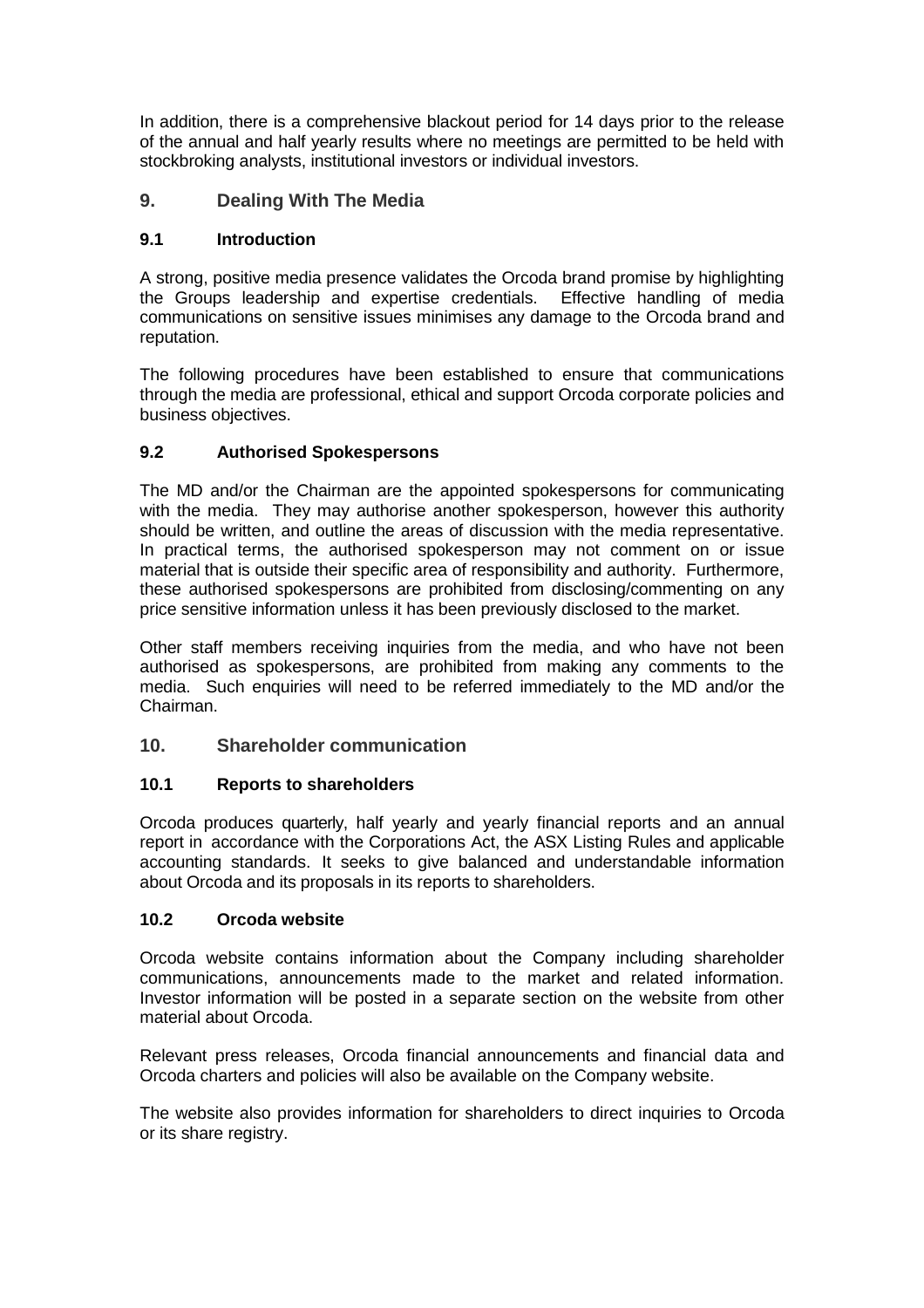### **10.3 Use of electronic communication and other technology**

Shareholders may elect to receive information electronically and the facility for this has been established by Orcoda share registry.

Orcoda will communicate by post with shareholders who have not elected to receive information electronically.

Orcoda may consider the use of other reliable technologies as they become widely available.

### **10.4 General meetings**

General meetings are used to communicate with shareholders and allow an opportunity for informed shareholder participation. Shareholders are encouraged to attend or, if unable to attend, to vote on the motions proposed by appointing a proxy or using any other means included in the notice of meeting.

For the convenience of shareholders, Orcoda provides a direct voting facility where appropriate.

Orcoda conducts its general meetings in accordance with Orcoda' constitution, the Corporations Act and the ASX Listing Rules.

Orcoda affords shareholders the opportunity to provide questions or comments ahead of general meetings and this is outlined in the notice of meetings. Where appropriate, these questions are answered at the meeting either by responding directly to the question or having it addressed within the Chairman and MD addresses, as appropriate.

### **10.5 Notices of meetings**

Orcoda seeks to ensure that the form, content and delivery of notices of general meetings will comply with Orcoda constitution, the Corporations Act and ASX Listing Rules. Notices of meeting and accompanying explanatory notes aim to clearly, concisely and accurately set out the nature of the business to be considered at the meeting. Orcoda will place notices of general meetings and accompanying explanatory material on Orcoda website.

#### **10.6 Auditor to attend AGM**

The external auditor will attend the annual general meeting and be available to answer questions about the conduct of the audit and the preparation and content of the auditor's report.

### **10.7 Shareholder privacy**

Orcoda recognises that privacy is important and will not disclose registered shareholder details unless required by law. Shareholder details will only be used in accordance with applicable privacy laws.